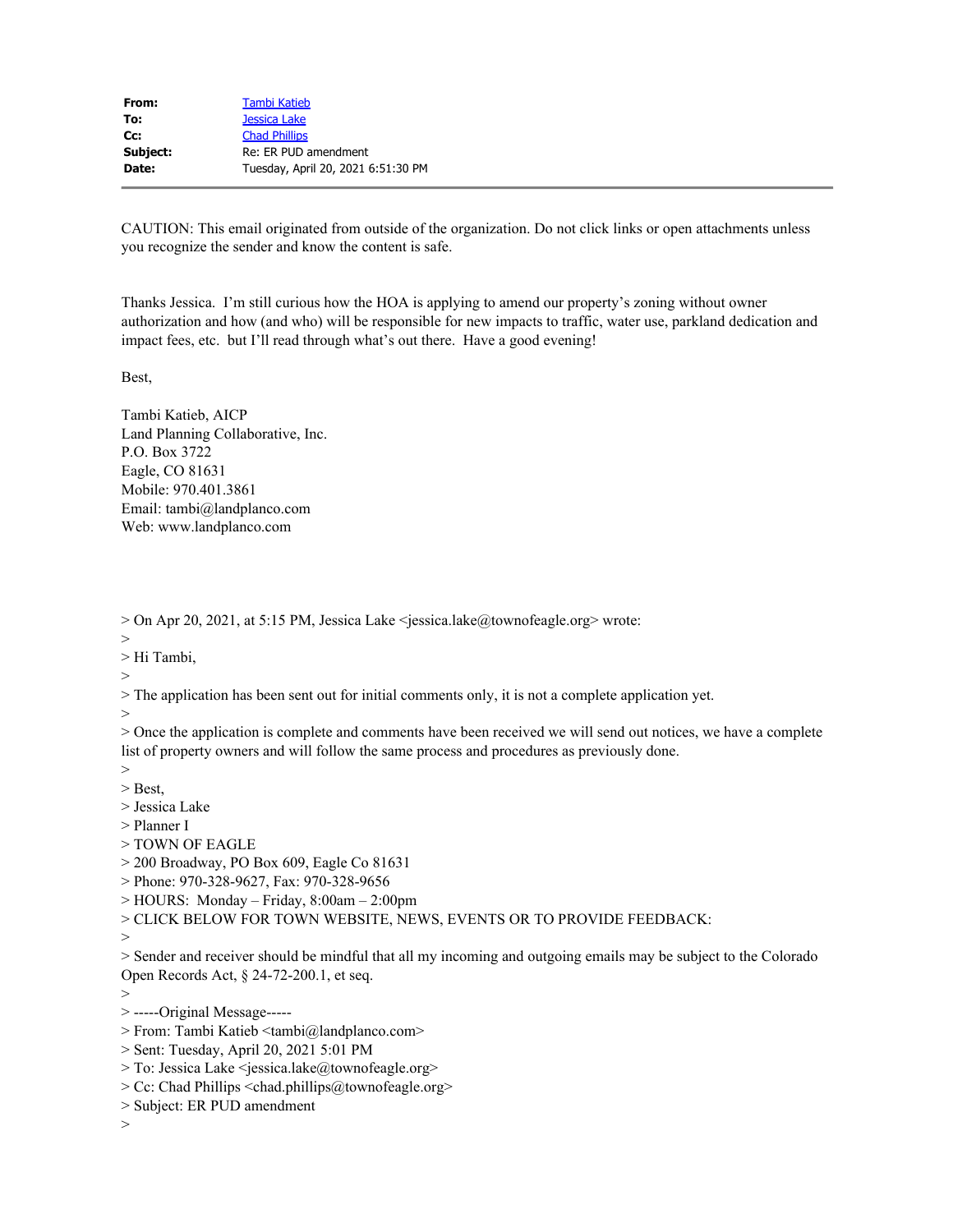> CAUTION: This email originated from outside of the organization. Do not click links or open attachments unless you recognize the sender and know the content is safe.

> > Hi Jessica, Chad,

>

> I understand the Eagle Ranch PUD amendment has gone out for referral.

>

>

> I'm wondering when public notices will be sent to all property owners of the PUD as was done for the previous PUD amendment, and what the Town's legal opinion is regarding the HOA having broad authority to submit on behalf of all property owners who did not provide individual written authorization for this submittal on their behalf.  $>$ 

- > Thank you,
- > Tambi
- >
- > Tambi Katieb, AICP
- > Land Planning Collaborative, Inc.
- > P.O. Box 3722
- > Eagle, CO 81631
- > Mobile: 970.401.3861
- > Email: tambi@landplanco.com
- > Web: www.landplanco.com
- >
- >
- >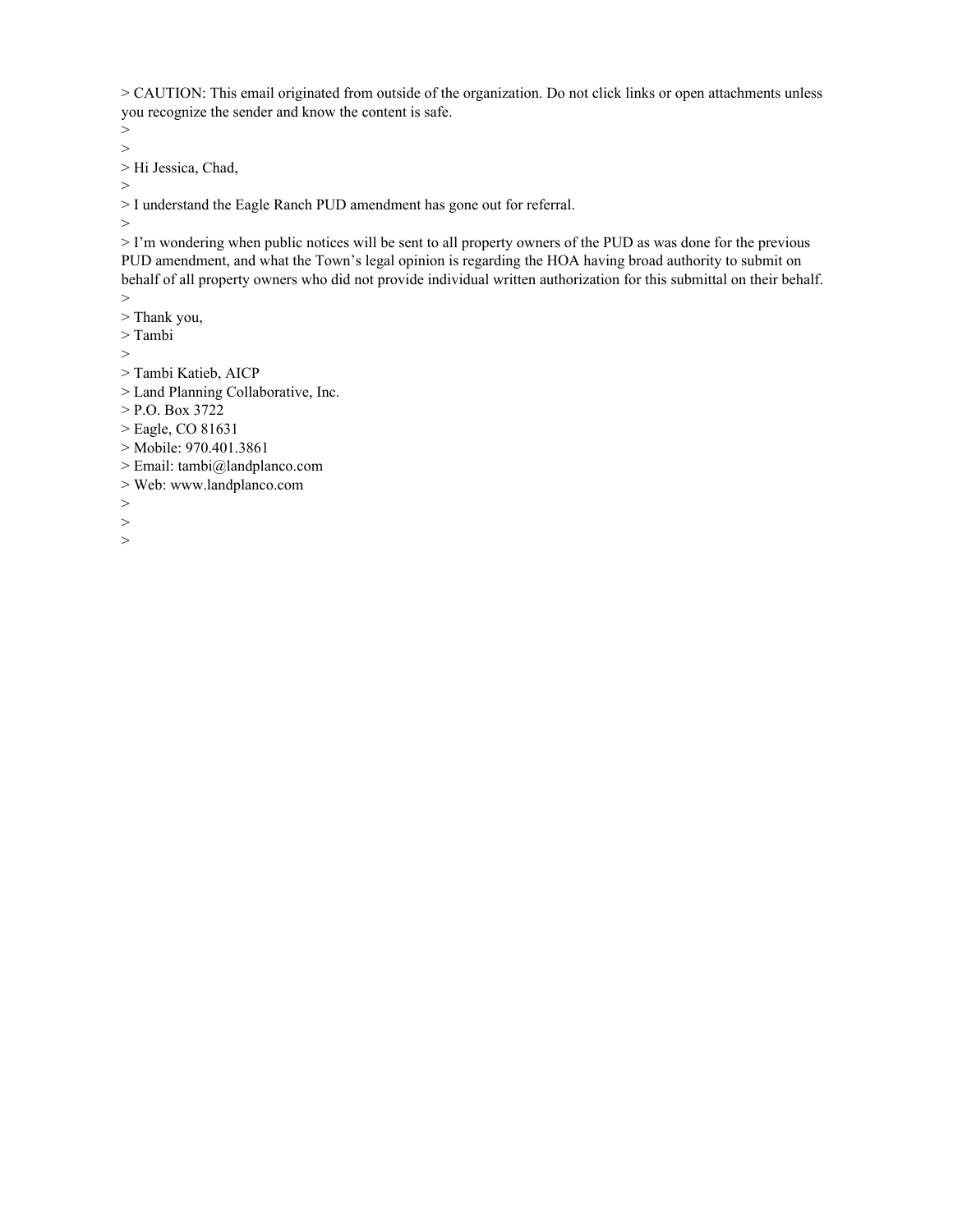| From:               | Jean Gordon                         |
|---------------------|-------------------------------------|
| To:                 | <b>Jessica Lake</b>                 |
| Subject:            | RE: PUD amendment                   |
| Date:               | Friday, October 29, 2021 1:36:05 PM |
| <b>Attachments:</b> | image001.png                        |
|                     | image002.png                        |
|                     | image003.png                        |
|                     | image004.png                        |

CAUTION: This email originated from outside of the organization. Do not click links or open attachments unless you recognize the sender and know the content is safe.

Thank you for your response

Sent from **Mail** for Windows

**From:** [Jessica Lake](mailto:jessica.lake@townofeagle.org) **Sent:** Friday, October 29, 2021 11:15 AM **To: [Jean Gordon](mailto:whoopi10@hotmail.com) Cc:** [Tom Gosiorowski](mailto:tom.gosiorowski@townofeagle.org) **Subject:** RE: PUD amendment

Hi Jean, thank you for your question.

Eagle Ranch is proposing to minimize the traffic impacts by further limiting the amount of commercial build-out and "swapping" that for increased potential for residential build-out. Both Sylvan Lake Road and Capitol Street were built with full build-out of Eagle Ranch in mind – this would have included a full commercial build out. At this time the HOA believes that a full commercial buildout is unlikely to ever occur and so will be tailoring back the allowed square footage in order to accommodate increased residential in the commercial core area of Eagle Ranch. In the original traffic study for Eagle Ranch there are triggers for certain traffic control devices, such as stop signs or traffic lights at the intersections of Capitol and Sylvan Lake and Eagle Ranch Rd and Sylvan Lake. There is also the possibility that Sylvan Lake Rd could lose on-street parking in favor of an additional drive lane on each side. Public Works and Engineering has reviewed traffic memo provided by Eagle Ranch and they are very familiar with the original traffic study. At this time they are comfortable with the assertions made by Eagle Ranch in the trip generation memo.

I have copied Tom, the Public Works Director, in case he has any additional information to share with you.

We appreciate your concerns and will keep them in mind during our review of this application. If you would like to submit public comment regarding any part of this application, please do so and send it to my attention.

Best,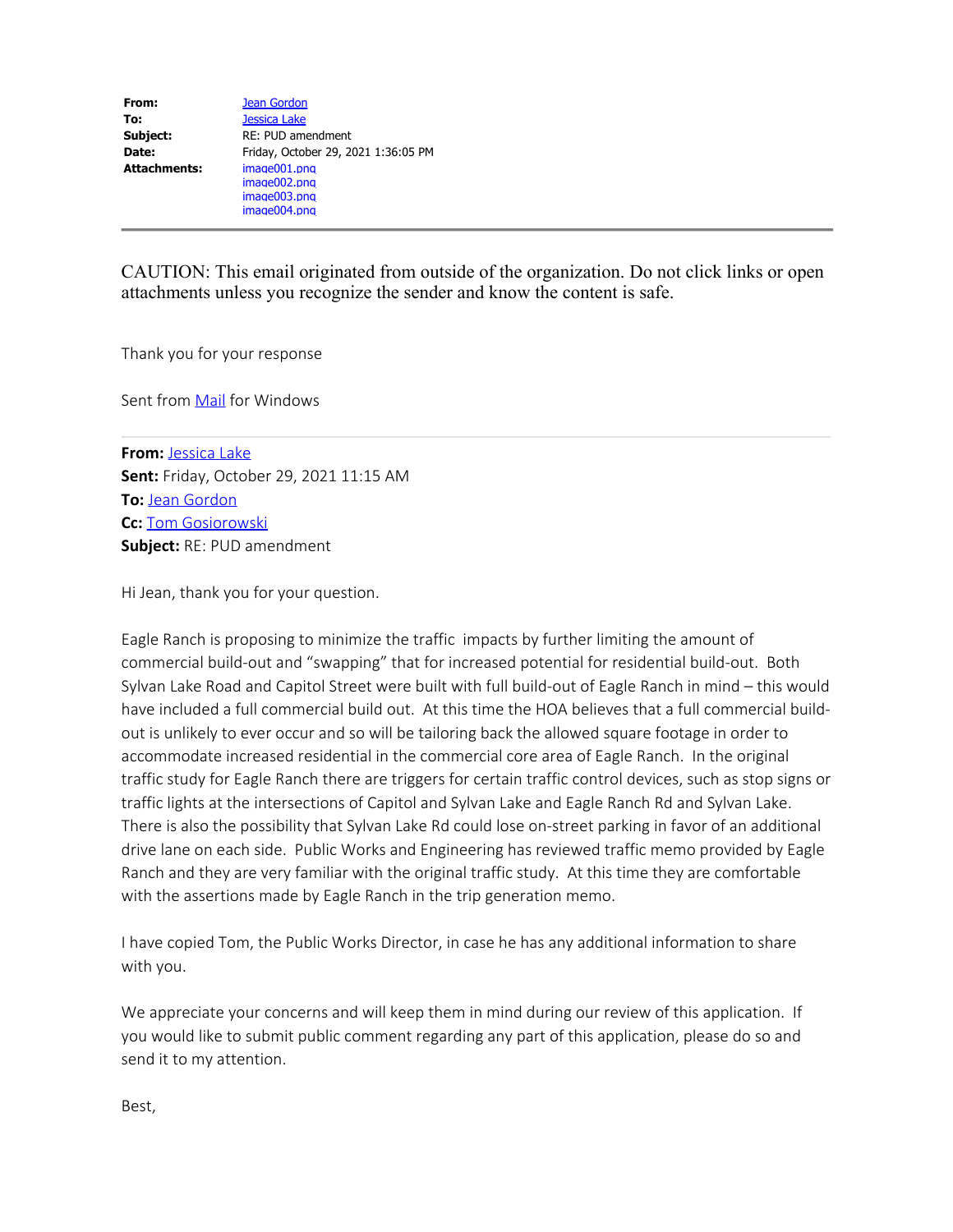## **Jessica Lake**

Planner I

#### **TOWN OF EAGLE**

200 Broadway, PO Box 609, Eagle Co 81631

Phone: 970-328-9627, Fax: 970-328-9656

#### **HOURS: Monday – Friday, 8:00am – 2:00pm**

*CLICK BELOW FOR TOWN WEBSITE, NEWS, EVENTS OR TO PROVIDE FEEDBACK:*



Sender and receiver should be mindful that all my incoming and outgoing emails may be subject to the Colorado Open Records Act, § 24-72-200.1, et seq.

**From:** Jean Gordon <whoopi10@hotmail.com> **Sent:** Thursday, October 28, 2021 3:49 PM **To:** Jessica Lake <jessica.lake@townofeagle.org> **Subject:** PUD amendment

CAUTION: This email originated from outside of the organization. Do not click links or open attachments unless you recognize the sender and know the content is safe.

#### Sent from [Mail](https://na01.safelinks.protection.outlook.com/?url=https%3A%2F%2Fgo.microsoft.com%2Ffwlink%2F%3FLinkId%3D550986&data=04%7C01%7C%7C05dacbb1b3674ca6eedd08d99affb5dc%7C84df9e7fe9f640afb435aaaaaaaaaaaa%7C1%7C0%7C637711245472036503%7CUnknown%7CTWFpbGZsb3d8eyJWIjoiMC4wLjAwMDAiLCJQIjoiV2luMzIiLCJBTiI6Ik1haWwiLCJXVCI6Mn0%3D%7C1000&sdata=lyaoQPhOpDSjDgmBioRIktfblKVTXjhAGHxbIkDh%2BJ8%3D&reserved=0) for Windows

Dear Jessica: I have received the notice of PZ meeting regarding the above. I will not be in Eagle at the time of the meeting. My concern has to do with access to Eagle ranch. Currently there at only two methods of access , Sylvan Lake Rd and Capital Street. With current level of population those two roads can be quite congested in even in good weather. My question is what is the impact of 100 more multifamily dwellings on the ability to get in and out of Eagle Ranch? I will await your response.

Thank you Stephen and Jean Gordon 82 Silver Spur Eagle 913-226-0070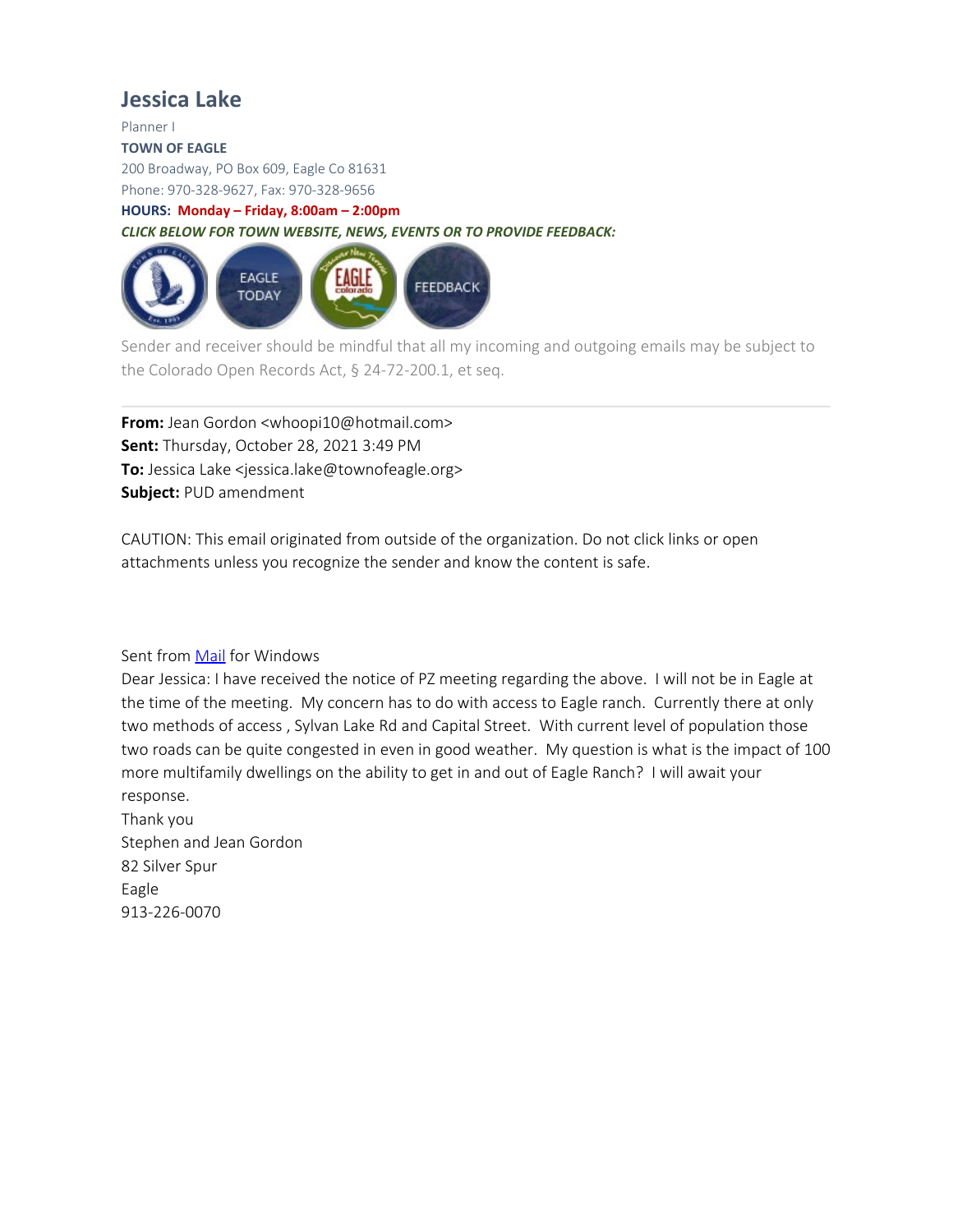CAUTION: This email originated from outside of the organization. Do not click links or open attachments unless you recognize the sender and know the content is safe.

Dear Planner Lake,

Kindly accept this email requesting deletion of the Accessory Apartments proposed amendment.

My wife and I own a building lot fronting on the Eagle Ranch Golf Course.

Our building plans include an accessory apartment.

Here are my reasons for deletion:

1. The mandate that a residence with an accessory apartment must be "occupied" by the owner except for "temporary absences" is clearly unreasonable, vague and unlawful.

In other words, the owner is mandated or forced to "occupy" the residence if it contains an accessory apartment except for the owner's "temporary absence."

Does "occupy" mean the owners must be physically present? Also, how long is a "temporary absence?"

My wife and I have a home in another state, and plan to spend time there. Assuming, hypothetically, that we stay 6 months away, does that period of time constitute a "temporary absence?"

2. The amendment also suggests that the main residence cannot be rented during the said hypothetical six-month period if an accessory apartment is present. This is clearly unreasonable and clearly violates a lot owner's property rights and also should be stricken.

3. In summary, the Accessory Apartments amendment unlawfully impinges and limits the rights of property owners and should be deleted in its entirety from the Application which is focused on a totally different objective.

The subject accessory apartment amendment appears to be a "throw-in," and not relevant to the main purpose of the overall amendment which, in part, is to increase the number of residences to help alleviate the known and severe housing shortage.

The proposed Accessory Apartments amendment limits and restricts needed housing. In other words, the amendment pulls in the opposite direction.

Kindly pass this email along to any relevant parties for their consideration, and please place it in the hearing record.

Of course, I would be more than happy to discuss this subject with you or any other interested party.

Thank you.

Respectfully submitted, Tom and Kate Subranni 609-335-1882 Gullcottage115@gmail.com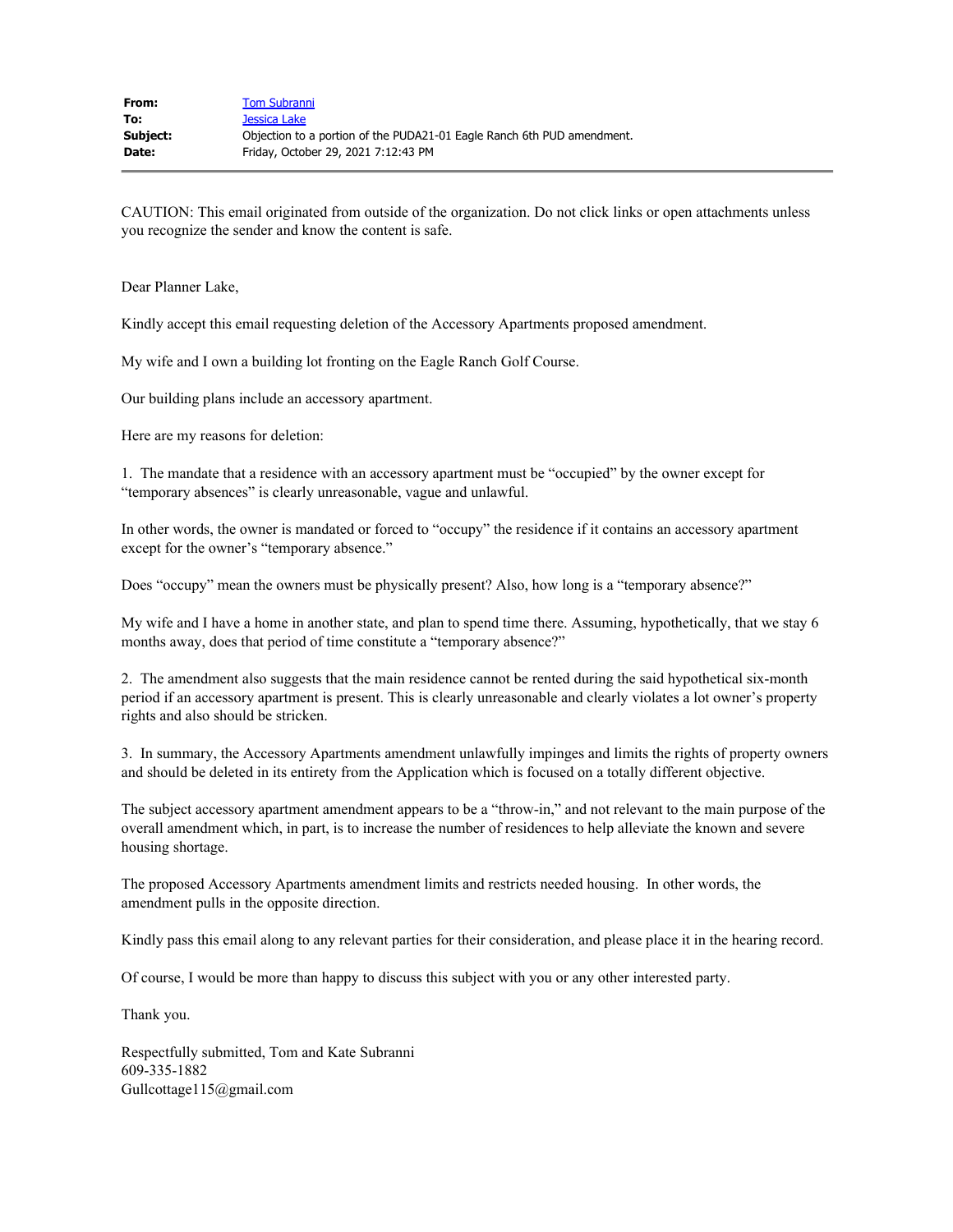| From:    | <b>Tom Subranni</b>                                                        |
|----------|----------------------------------------------------------------------------|
| To:      | Jessica Lake                                                               |
| $Cc$ :   | <b>Chad Phillips</b>                                                       |
| Subject: | Re: Objection to a portion of the PUDA21-01 Eagle Ranch 6th PUD amendment. |
| Date:    | Monday, November 1, 2021 9:44:59 AM                                        |
|          |                                                                            |

CAUTION: This email originated from outside of the organization. Do not click links or open attachments unless you recognize the sender and know the content is safe.

Jessica,

Thanks for the speedy reply.

I am a retired attorney and was solicitor for the Northfield, NJ Planning/Zoning Board for 38 years. I have much experience in planning and zoning.

I agree that paragraph 3 of the original document language needs clarification, and possibly deleted.

The proposed language goes beyond clarification, repeats in general the existing regulation, and actually creates more vagueness, which I mentioned in my objection.

For example, what is meant by "occupy," and "temporary absences," appearing in the existing and proposed regulations?

Note that "bona fide" is dropped in the proposed amendment. Does that mean the absence no longer needs to be "bona fide?"

As you know, I believe the whole idea of occupancy should be deleted as an unreasonable infringement of property rights and too vague to enforce.

If you know, please share with me the underlying reason for paragraph 3, which would help me understand why it is needed.

In conclusion, the amendment should delete paragraph 3 of the original regulation.

Thank you so much for considering my objection.

As always, you may contact me anytime by email or cellphone (609-335-1882). We are two hours later than you in Colorado.

> On Nov 1, 2021, at 11:04 AM, Jessica Lake <jessica.lake@townofeagle.org> wrote:

>

> 3. The owners of the residence in which the accessory unit is created shall occupy at least one of the dwelling units on the premises except for bona fide temporary absences.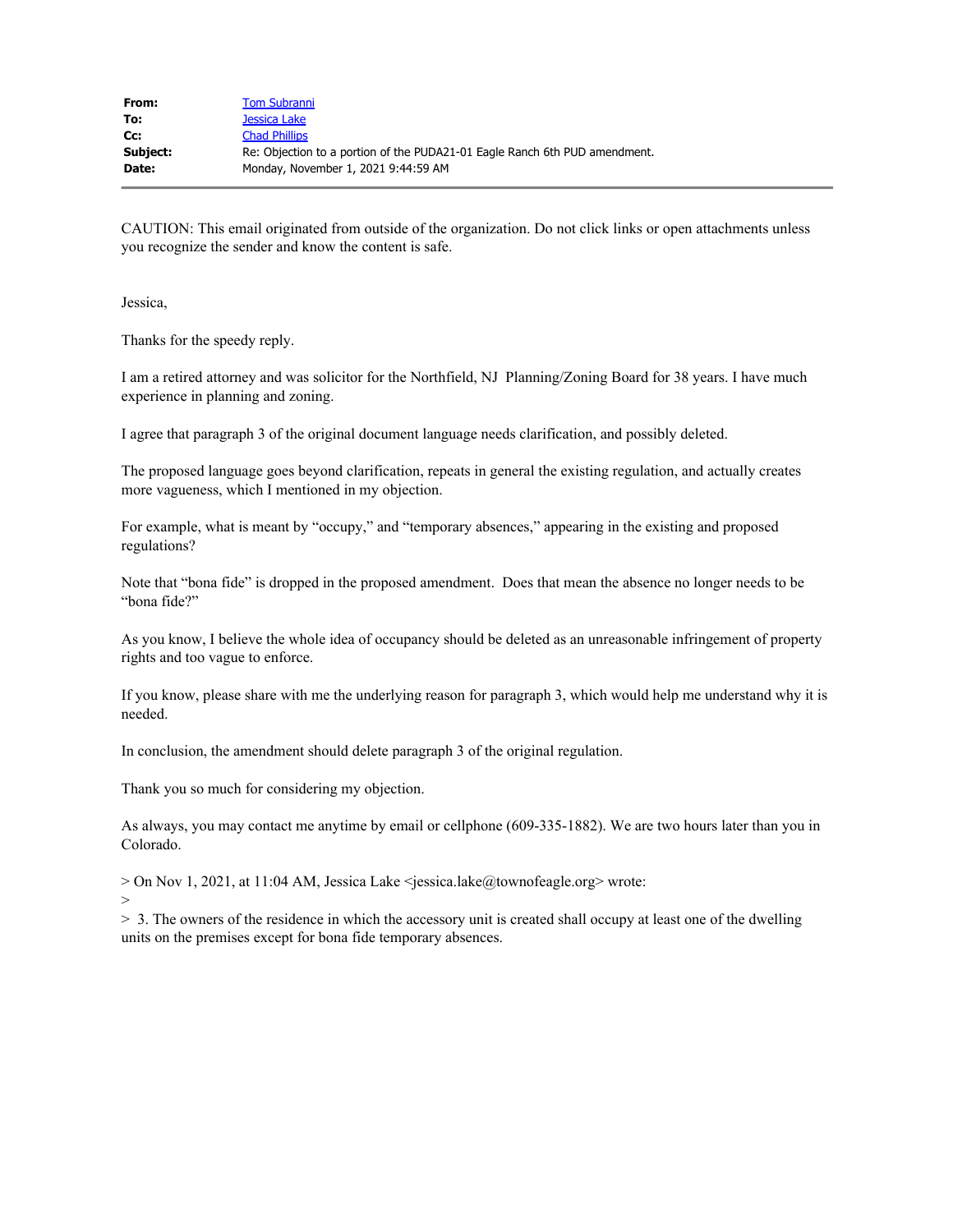| From:               | <b>Jessica Lake</b>                          |
|---------------------|----------------------------------------------|
| To:                 | "Stephen Hoffman"                            |
| Cc:                 | Chad Phillips; dominic@mpgvail.com; Marc Ruh |
| Subject:            | RE: Eagle Ranch PUD Amendment                |
| Date:               | Tuesday, November 9, 2021 9:54:00 AM         |
| <b>Attachments:</b> | image001.png                                 |
|                     | image002.png                                 |
|                     | image003.png                                 |
|                     | image004.png                                 |

Hi Stephen, thank you for your comments and questions. I have done my best to answer your questions below in blue. I have also included additional clarification from the applicant's representative in red.

The staff report may contain some of this information, but the report is focused on our Code standards and specifically the criteria for approval of a PUD Amendment. One of your questions mentions one of those criteria – conferring a special benefit upon any person. [https://library.municode.com/co/eagle/codes/code\\_of\\_ordinances?](https://library.municode.com/co/eagle/codes/code_of_ordinances?nodeId=COOR_TIT4LAUSDECO_CH4.11PLUNDE_S4.11.050AMPLUNDEZODEPL) [nodeId=COOR\\_TIT4LAUSDECO\\_CH4.11PLUNDE\\_S4.11.050AMPLUNDEZODEPL](https://library.municode.com/co/eagle/codes/code_of_ordinances?nodeId=COOR_TIT4LAUSDECO_CH4.11PLUNDE_S4.11.050AMPLUNDEZODEPL)

Please let me know if you have any additional questions.

Best,

## **Jessica Lake**

Planner I **TOWN OF EAGLE** 200 Broadway, PO Box 609, Eagle Co 81631 Phone: 970-328-9627, Fax: 970-328-9656

**HOURS: Monday – Friday, 8:00am – 2:00pm** *CLICK BELOW FOR TOWN WEBSITE, NEWS, EVENTS OR TO PROVIDE FEEDBACK:*



Sender and receiver should be mindful that all my incoming and outgoing emails may be subject to the Colorado Open Records Act, § 24-72-200.1, et seq.

**From:** Stephen Hoffman [<SHoffman@olivejudd.com](mailto:SHoffman@olivejudd.com)> **Sent:** Thursday, November 4, 2021 11:03 AM To: Jessica Lake <[jessica.lake@townofeagle.org](mailto:jessica.lake@townofeagle.org)> **Cc:** Chad Phillips [<chad.phillips@townofeagle.org](mailto:chad.phillips@townofeagle.org)> **Subject:** RE: Eagle Ranch PUD Amendment

CAUTION: This email originated from outside of the organization. Do not click links or open attachments unless you recognize the sender and know the content is safe.

Thank you, Jessica.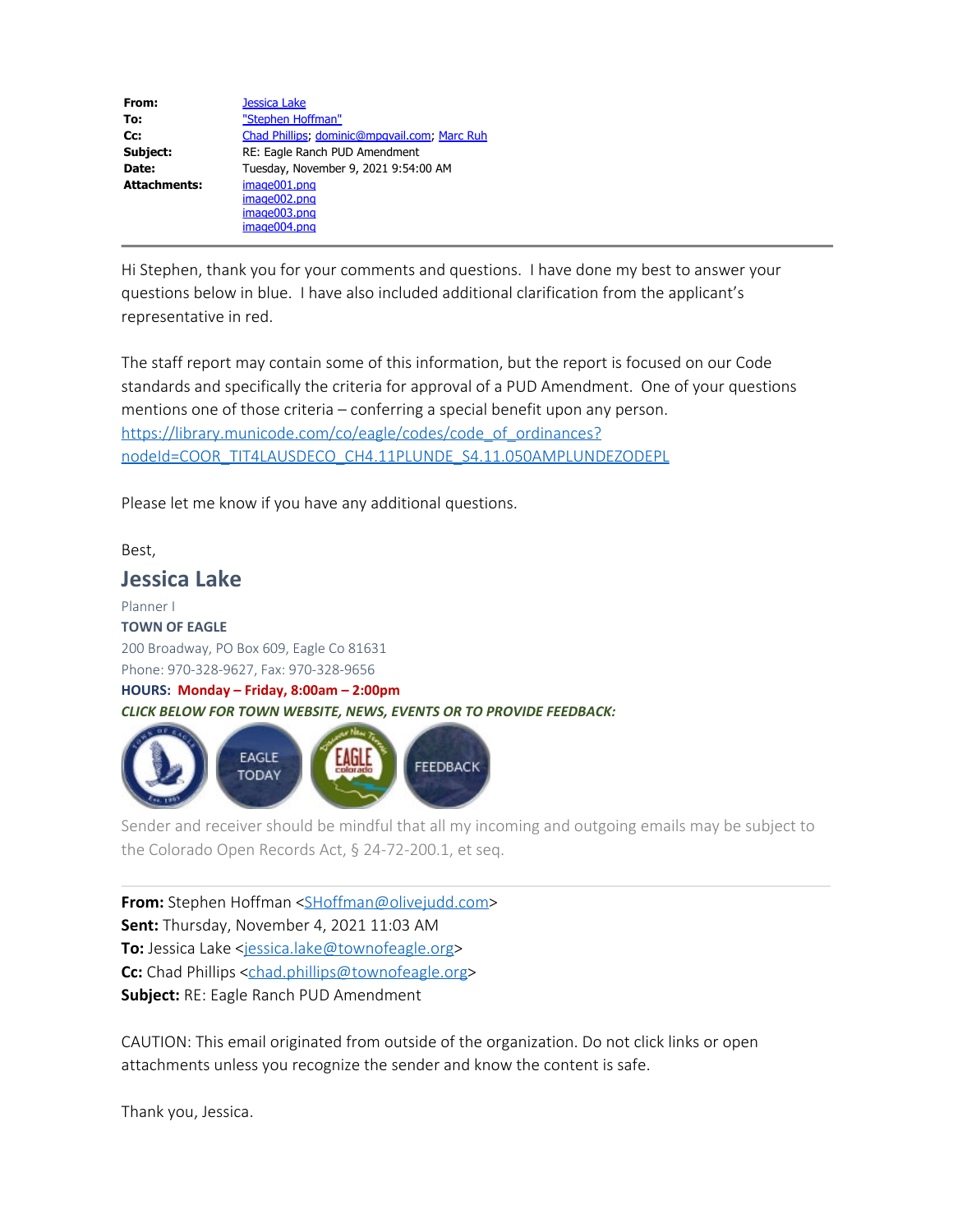I have the following comments/questions:

- 1. The PUD is currently approved for 1,295 residential units. The narrative indicates that today there are 1,245 units (a vacant lot is considered a Unit) presumably meaning that there are an additional 50 residential units available for development within the current PUD that have not been allocated to any property. The request is for 100 additional units. So, if this is approved, there are up to an additional 150 units that could be developed within Eagle Ranch. Just curious as to where these units could possibly be placed. There appear to be only 4 developable parcels within the vicinity of the proposed new commercial district: This may be a point that needs clarifying in the narrative. Of the 50 lots, 25 are available only to the Castle Peak Senior Center. The other 25 units were "used" as part of the Senior Care facility. The 25 units can be converted to commercial/medical floor area with the formula that has been in the PUD for some time. There is no density assigned to any other parcels including the medical facilities and vacant parcels owned by the Eagle Ranch medical facilities on Sylvan Lake Road. In theory the parking lots could be redeveloped in parking structures and density or commercial floor area could be added at some point over the next 20 years. The 100 units requested with this application would only be for the Commercial Core. The addition of 100 units to the Commercial Core could allow for mixed use (residential and commercial) at 1200 Capitol and 785 Sylvan Lake Rd (although this property currently has an approved commercial only development permit). It would also allow for existing buildings to add residential units by adding one or two stories (depending on what is already built).
	- a. Eagle Ranch Commercial Association (Parcel 210905452003) Appox. 0.7 acre
	- b. Nobox (Parcel 210905452002) Approx. 0.5 acre, currently used as parking.
	- c. Eagle Health Care Center (Parcel 210905305001) Approx. 10.4 acres
	- d. Senior Care Land Company (Parcel 210905451001) Approx. 1.36 acres
- 2. The narrative indicates that residential units could be added to the existing commercial buildings. Where? On top? Yes. How many units could realistically be added to the top of the commercial buildings? If all 100 units were constructed the density for the Commercial Core would be 15 du/acre. The Narrative suggests that these units would be affordable. Which begs the question  $-$  is it economically viable to add an additional story to an existing building for a handful of residential Units? That is a question that individual building owner's would need to assess, the request only provides the opportunity for them to assess this question. Shoehorning 100-150 residential units into such a small area does not seem practical or feasible, **unless, the intent is to either convert or redevelop existing commercial buildings into residential uses**. The potential for re-development is not something that was addressed in previous iterations of the PUD Guide, the applicant has indicated that the interest in redevelopment may be there now or in the near future and so this amendment has tried to allow commercial property owners that opportunity. If the parcel owned by the Village Market does not develop as a grocery store it could be developed with commercial and residential units from the 100 units of available density.
- 3. The narrative indicates that over 17K sf of commercial use is still available under the PUD. Where would this additional commercial area plus 150 residential units go? Assuming 1,000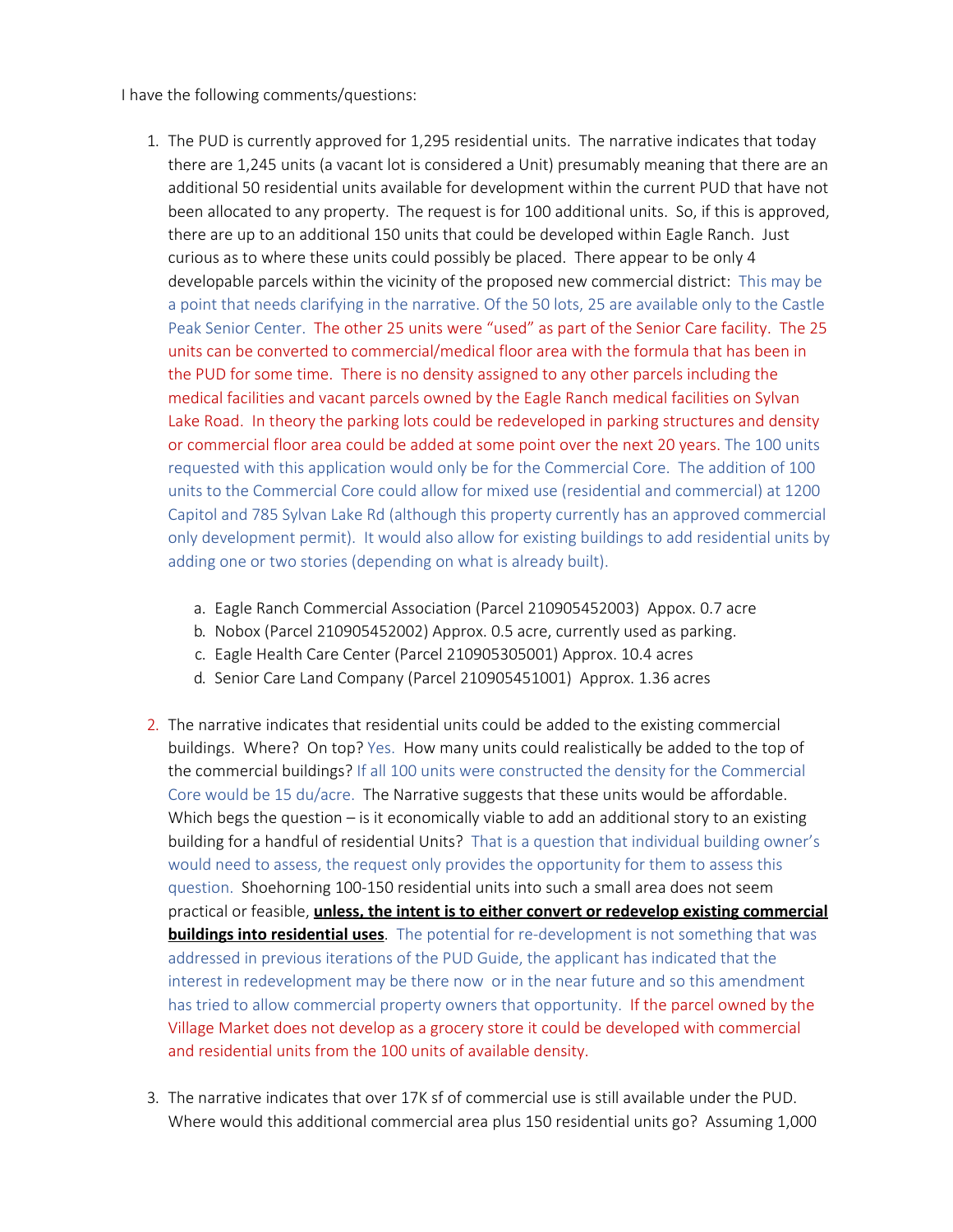sf per residential unit, that's at least 167K SF of building area on essentially 1.2 acres?? I really do not understand how this is achievable **unless the plan is to either redevelop parking lots or redevelop/convert existing commercial space to residential use.** Parking lots are unlikely to be redeveloped (although it is possible). There is also the ability to add parking to the lot behind 7 Hermits, the addition to this parking could be tied to a future development or redevelopment. The applicant has noted that it is unlikely that commercial will ever be built-out to the maximum allowed. It's possible that the residential will also never be built-out to the 100 units proposed in this amendment. The available commercial floor area could be used for expansions of existing commercial facilities. An example might be the expansion of the building containing the Boneyard building or the redevelopment of the building containing the gym facility.

- 4. The traffic study indicates that the traffic generation for 15,200 SF of Commercial Uses would offset 100 residential units, yet, the Narrative indicates that the commercial uses are only being reduced by 14,200 SF. Is this just a typo? I believe this is a typo. Typo/error.
- 5. Is there a study that shows how many of the 1,245 Units have actually been built and how many of the 1,245 Units are vacant lots? I think that would be good information to know to further evaluate the request. I believe Marc and Dominic have these numbers, we will get back to you on this one.
- 6. **The parking reduction proposal is alarming**. Why the need to reduce the parking space requirements? For the most part, the parking areas exist and are fully built out. **Is the real intent to redevelop the parking lots into residential or commercial uses**? No. The newly opened Talon Flats has already created an impact on parking. Eliminating parking will have a negative impact on the residential and commercial uses in this area. Engineering and Public Works have reviewed the traffic and parking and believe that the changes are in line with typical parking standards for neighborhood/commercial centers. No one is eliminating any parking with this proposal. All of the parking lots are owned by the Commercial Association.
- 7. They are proposing to increase the building height limit to 40 feet. What is the current height of the existing buildings? The current allowed maximum is 35 ft, Talon Flats is 3-stories and 35 ft. I don't think you can properly evaluate the impact of this increase without knowing this information. The current buildings are mostly, if not all, two story. If they are all 20-25 feet tall, essentially doubling their height would be significant. Adding another story to the existing buildings would have a negative affect to the look of Capital Street. It seems to me that adding this additional building mass could turn Capital Street into a dark and dreary canyon. I think most of the existing buildings are between 25' and 30' in height except for the building with the gym/color coffee, etc.
- 8. Can you let me know what the Hagadorns Project is and where it is located? Referenced on Page 5 of the Narrative. 1200 Capitol Street, this project is currently in the DRB review phase, it will not come through to the Town as a development permit application until the DRB has reviewed and approved it.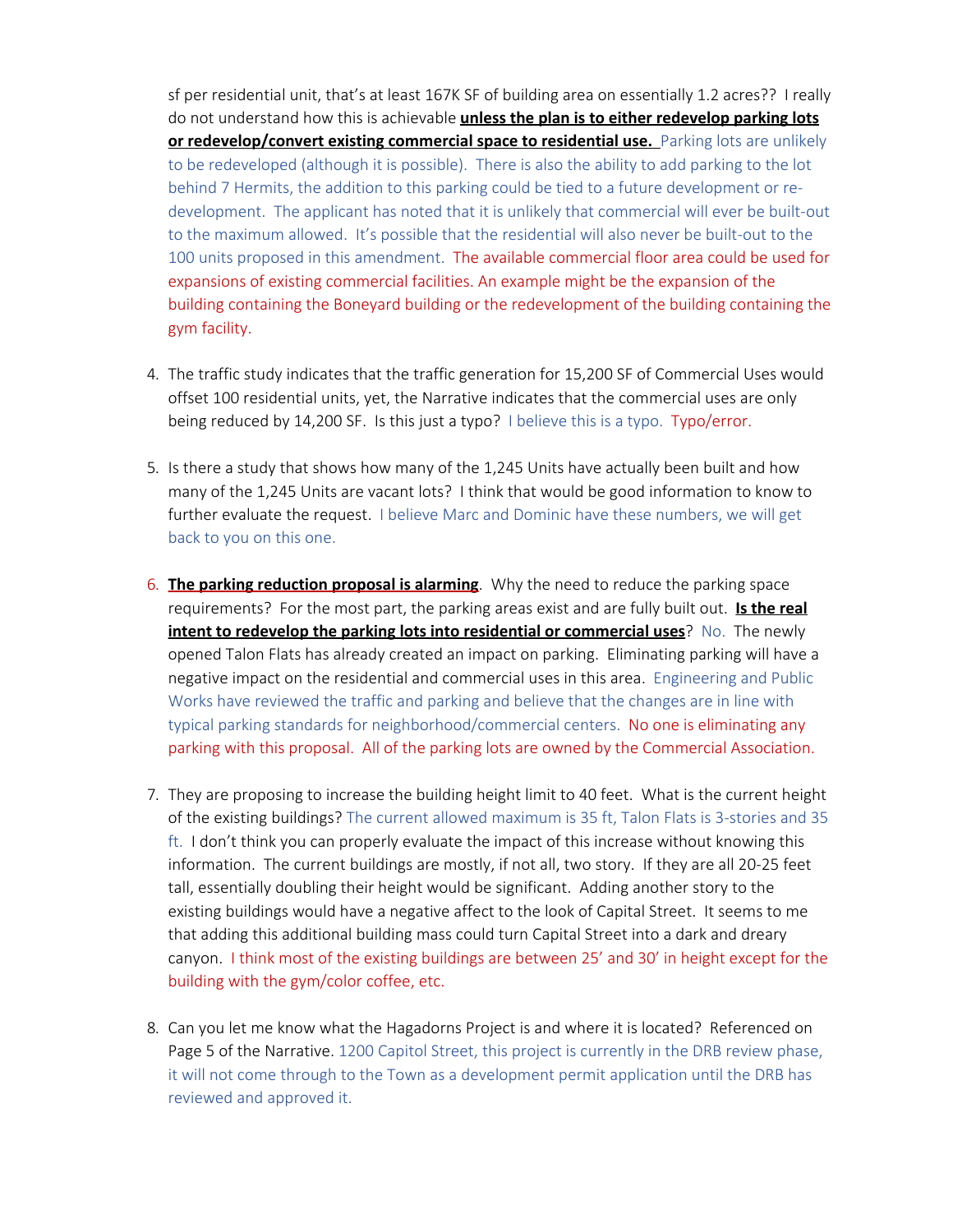9. "The proposed amendments are on behalf of the Eagle Ranch Homeowners Association and do not confer a special benefit upon any person." This statement is disingenuous and categorically false. The primary goal of this amendment is to permit the development of 100 more residential units in the Neighborhood Commercial Center benefiting only the property owners in this area. There are only one or two vacant developable parcels remaining in this area. Furthermore, the amendment was initially requested by a commercial property owner as per the attached Meeting Minutes of the Eagle Ranch Association. Town Staff has been having discussions and creating lists of items that are unclear and difficult to enforce in the PUD Guide with East West Partners for the past two years. This list of items has been incorporated into this Amendment. The 100 units certainly is the "big ask", but it is still only one of many changes. This is a criteria for approval of the application, so this will be weighed and voted on by Planning Commission and Town Council. Your concerns will be shared with both bodies and if you are able to be present (in-person or virtually) at the public hearings, you will have the opportunity to address them directly and make your case. The intent is that the amendment does not just benefit a single individual.

This application is a fairly obvious attempt to help the commercial core of Eagle Ranch – it really helps no one else. The other amendments are merely window dressing. Currently, Eagle Ranch is not fully built out. I have been advised that over 200 of the 1,245 units remain unbuilt. So, we are going to add the right to build 100 additional units in a very compact area when more than 200 units still have yet to be built in the subdivision? This does not take into account that there are 50 units that have not been allocated from the original PUD of 1,295 units. I do not see the need to add 100 units to an area that for all intents and purposes is built out. **Why not just allocate the 50 units that are not yet allocated in the existing PUD to this area to accommodate the vacant lots in this District?** Or is the ultimate plan to convert/redevelop the commercial uses and make this just a high density residential area? I do not believe this is the intent. That is not what anybody of Eagle Ranch bought into.

Additionally, until the height of the existing buildings is known, the request for raising the height limit cannot be properly evaluated.

Finally, I question the need to modify the parking requirements at this time unless there will be assurances that the 528 existing parking spaces will not be redeveloped or lost. The parking study indicates that there is only a need for 395 parking spaces based on ITE generation rates. Do you really think there is a surplus of 133 parking spaces for Eagle Ranch? This is not a new development. These are existing uses (although I grant you that these uses are underutilized – but that is another story). Why use theoretical parking generation rates for uses that are already in place? A more appropriate study would have determined peak parking demand over a period of time for the existing uses. Then compare existing utilization of the parking areas to the ITE rates and see where we are. From what I understand, the impetus for re-evaluating the parking was to 1) determine if there were inefficiencies with the existing standards – I believe that it was found that this was accurate and 2) to allow for development of the vacant lot and potential re-development (or adding residential on top of existing buildings). New buildings and existing properties that want to add height will need to meet the parking standards. Based on the analysis provided the previous parking standards were unnecessarily restrictive and would have prohibited the development of 1200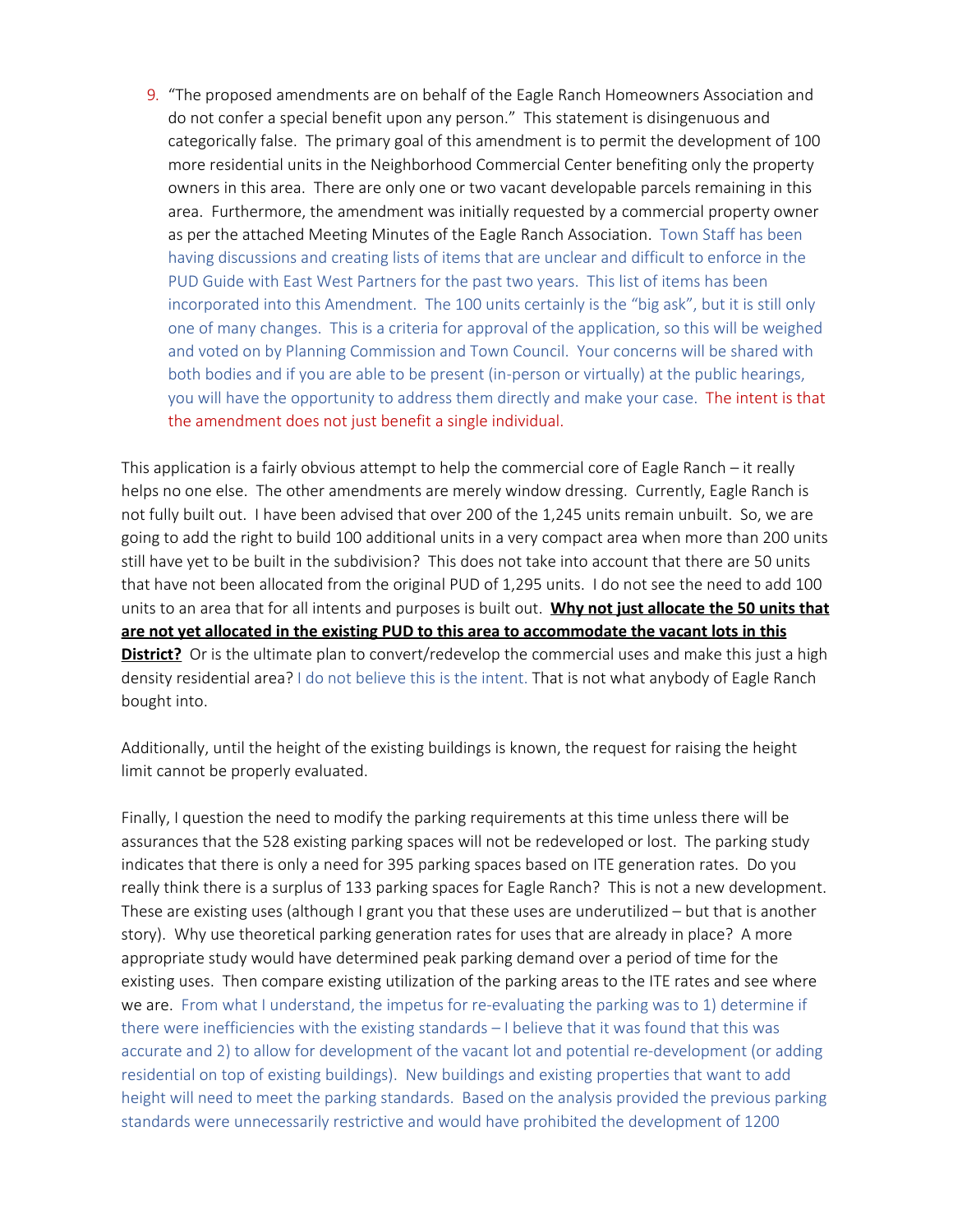#### Capitol as well as any re-development.

I am going to be out of town on November 16. I would appreciate if this would be read into the record at the Planning and Zoning Commission meeting. This email and my responses will be included in the packet provided to the Planning Commission ahead of the November  $16<sup>th</sup>$  meeting. The Commission is very good about bringing up issues from the public during the Public Hearing. The Hearing will also be a hybrid, so a Zoom link will be on the Agenda posted November  $12^{th}$  if you are able to attend virtually on the  $16^{th}$ . I hope that I was able to answer most of your questions, as I said above I'm happy to provide more information or answer any additional questions.

Thank you.

Steve

Steve Hoffman 200 Harrier Circle 954-295-3385

From: Jessica Lake <[jessica.lake@townofeagle.org](mailto:jessica.lake@townofeagle.org)> **Sent:** Tuesday, October 26, 2021 2:01 PM **To:** Stephen Hoffman [<SHoffman@olivejudd.com](mailto:SHoffman@olivejudd.com)> **Cc:** Chad Phillips [<chad.phillips@townofeagle.org](mailto:chad.phillips@townofeagle.org)> **Subject:** RE: Eagle Ranch PUD Amendment

Hi Stephen,

I just wanted to let you know that the ER PUD Amendment application is complete.

Documents have been uploaded to our website if you would like to review them [https://www.townofeagle.org/418/Active-Land-Use-Applications.](https://linkprotect.cudasvc.com/url?a=https%3a%2f%2fwww.townofeagle.org%2f418%2fActive-Land-Use-Applications&c=E,1,_CPFBBfcerQmYQEYiATrN6nrClaDjjt2lOudq5Az1VdcmMdC-Xb-7SWwgVjNGrsDZ6jNGiXr6RaHIfYwRinbDJRU0Yn5uKkQFgNbFcHA-0RhOmRtbA,,&typo=1)

Best,

### **Jessica Lake**

Planner I **TOWN OF EAGLE** 200 Broadway, PO Box 609, Eagle Co 81631 Phone: 970-328-9627, Fax: 970-328-9656 **HOURS: Monday – Friday, 8:00am – 2:00pm** *CLICK BELOW FOR TOWN WEBSITE, NEWS, EVENTS OR TO PROVIDE FEEDBACK:*

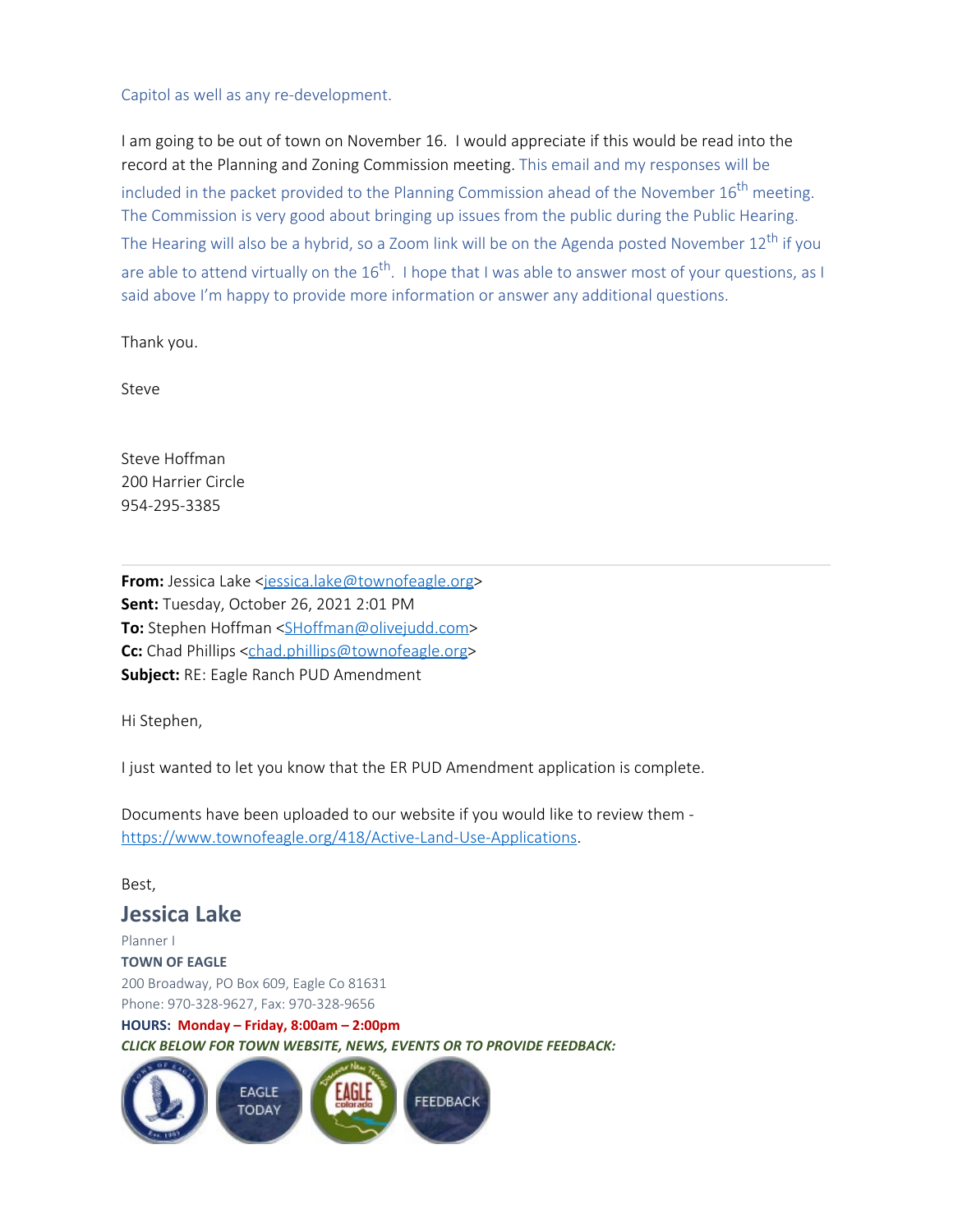Sender and receiver should be mindful that all my incoming and outgoing emails may be subject to the Colorado Open Records Act, § 24-72-200.1, et seq.

**From:** Stephen Hoffman [<SHoffman@olivejudd.com](mailto:SHoffman@olivejudd.com)> **Sent:** Tuesday, September 21, 2021 8:37 AM To: Jessica Lake <[jessica.lake@townofeagle.org](mailto:jessica.lake@townofeagle.org)> **Subject:** RE: Eagle Ranch PUD Amendment

CAUTION: This email originated from outside of the organization. Do not click links or open attachments unless you recognize the sender and know the content is safe.

Thank you Jessica.

**From:** Jessica Lake <[jessica.lake@townofeagle.org](mailto:jessica.lake@townofeagle.org)> **Sent:** Tuesday, September 21, 2021 10:18 AM **To:** Stephen Hoffman [<SHoffman@olivejudd.com](mailto:SHoffman@olivejudd.com)> **Subject:** RE: Eagle Ranch PUD Amendment

Hi Stephen,

Thank you for reaching out. We do not yet have a complete application for the Eagle Ranch PUD Amendment. There is still required information that we are waiting on.

Once we have a complete application, all materials will be available on our website here: [https://www.townofeagle.org/418/Active-Land-Use-Applications](https://linkprotect.cudasvc.com/url?a=https%3a%2f%2fwww.townofeagle.org%2f418%2fActive-Land-Use-Applications&c=E,1,KbmxpMNb_ZXIkowtAFmhIm65le4j1XBDi48IUMJrkZJo-pvVxWb8CALmrl2z8pcW49YUJYGbWYlXAAZf9mmKP_9Lf_iQgD9Z3-8x1zrYo2yrk4gyoQ5i&typo=1)

Best,

**Jessica Lake**

Planner I **TOWN OF EAGLE** 200 Broadway, PO Box 609, Eagle Co 81631 Phone: 970-328-9627, Fax: 970-328-9656

**HOURS: Monday – Friday, 8:00am – 2:00pm** *CLICK BELOW FOR TOWN WEBSITE, NEWS, EVENTS OR TO PROVIDE FEEDBACK:*



Sender and receiver should be mindful that all my incoming and outgoing emails may be subject to the Colorado Open Records Act, § 24-72-200.1, et seq.

**From:** Stephen Hoffman [<SHoffman@olivejudd.com](mailto:SHoffman@olivejudd.com)>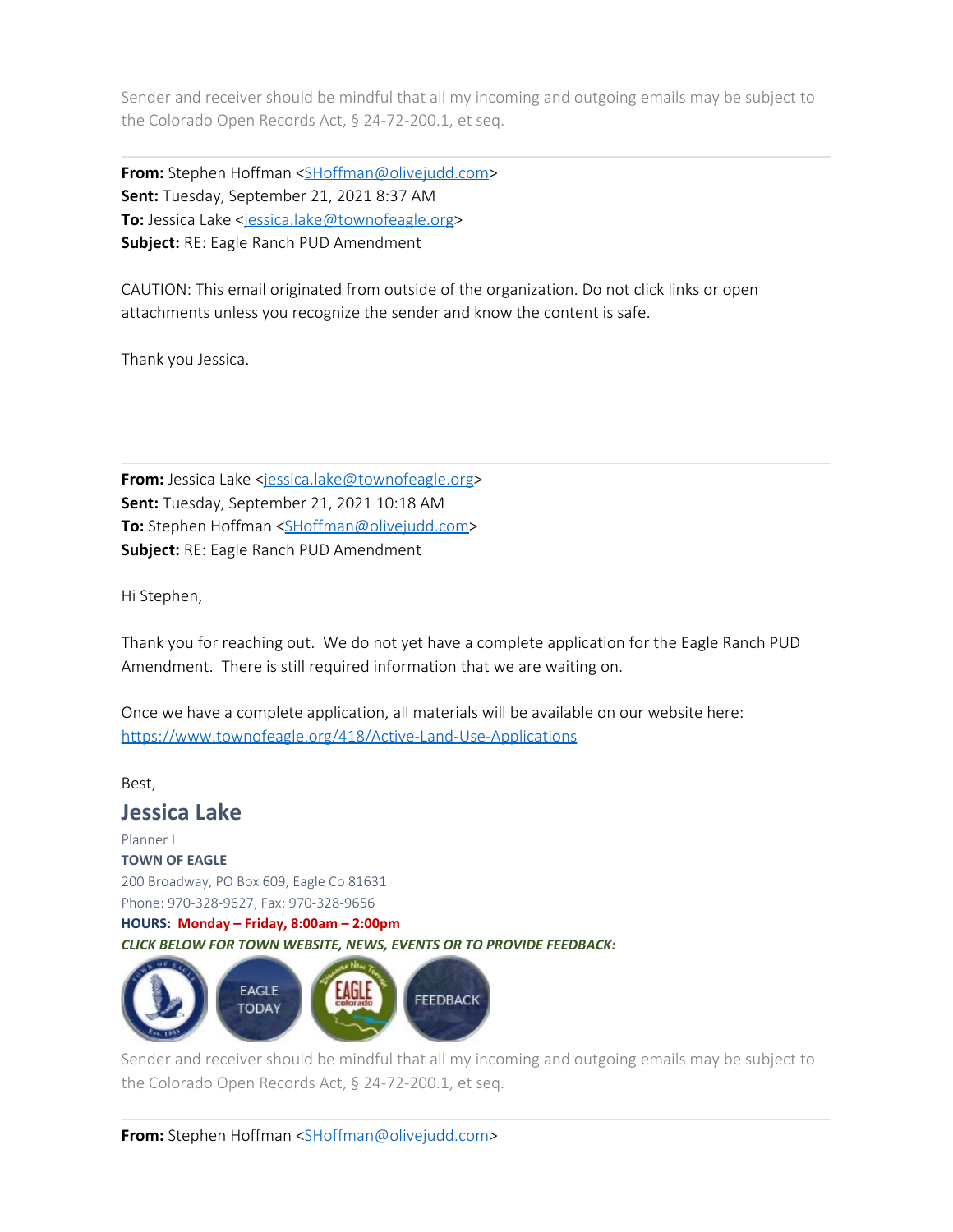**Sent:** Tuesday, September 21, 2021 8:09 AM To: Jessica Lake <[jessica.lake@townofeagle.org](mailto:jessica.lake@townofeagle.org)> **Subject:** Eagle Ranch PUD Amendment

CAUTION: This email originated from outside of the organization. Do not click links or open attachments unless you recognize the sender and know the content is safe.

Hi Jessica,

How would I go about obtaining a copy of the application and supporting documentation/studies filed for the Eagle Ranch PUD Amendment?

Thank you for your assistance.

Steve

Steve Hoffman 200 Harrier Circle Eagle, CO 81631 954-295-3385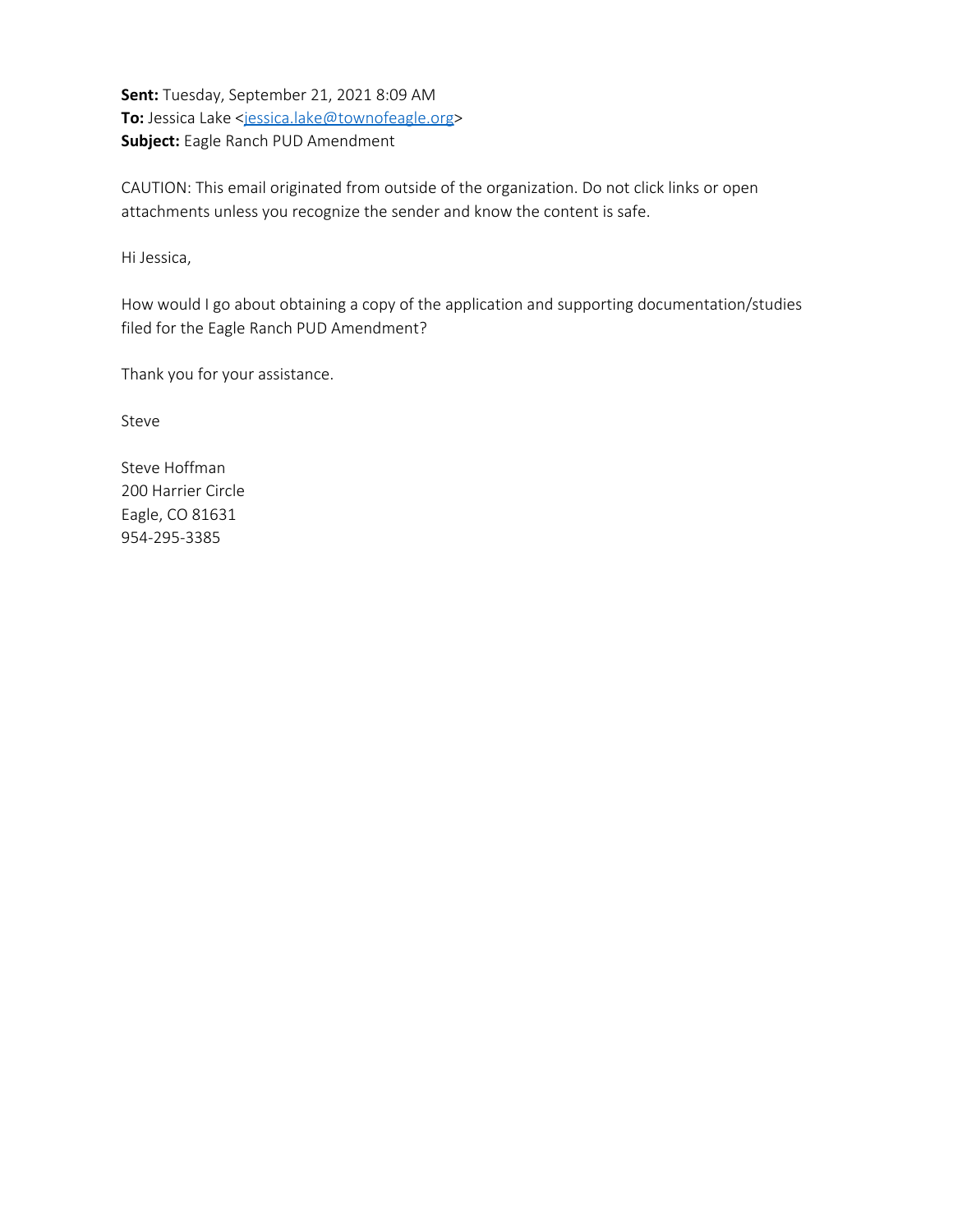| From:               | <b>Jenny Rakow</b>                          |
|---------------------|---------------------------------------------|
| To:                 | <b>Planning Department</b>                  |
| Subject:            | FW: RE: Proposed Changes to Eagle Ranch PUD |
| Date:               | Wednesday, December 8, 2021 6:35:56 PM      |
| <b>Attachments:</b> | image001.png                                |
|                     | image002.png                                |
|                     | image003.png                                |
|                     | image004.png                                |

# **Jenny Rakow, CMC**

Town Clerk & Municipal Court Supervisor **TOWN OF EAGLE** 200 Broadway, PO Box 609, Eagle Co 81631 Phone: 970-328-9623, Fax: 970-328-5203 *CLICK BELOW FOR TOWN WEBSITE, NEWS, EVENTS OR TO PROVIDE FEEDBACK:*



Sender and receiver should be mindful that all my incoming and outgoing emails may be subject to the Colorado Open Records Act, § 24-72-200.1, et seq.

**From:** Susan Christensen <schristensen@vail.net> **Sent:** Wednesday, December 8, 2021 6:40 PM **To:** Jenny Rakow <jenny.rakow@townofeagle.org> **Cc:** Clerk Group <clerk@townofeagle.org> **Subject:** RE: Proposed Changes to Eagle Ranch PUD

CAUTION: This email originated from outside of the organization. Do not click links or open attachments unless you recognize the sender and know the content is safe.

December 8, 2021

Town Council (All Members) Town of Eagle, Colorado P.O. Box 609 Eagle, Colorado 81631

C/O Jenny Rakow, Town Clerk Delivered via E-mail [jenny.rakow@townofeagle.org](mailto:jenny.rakow@townofeagle.org) [clerk@townofeagle.org](mailto:clerk@townofeagle.org)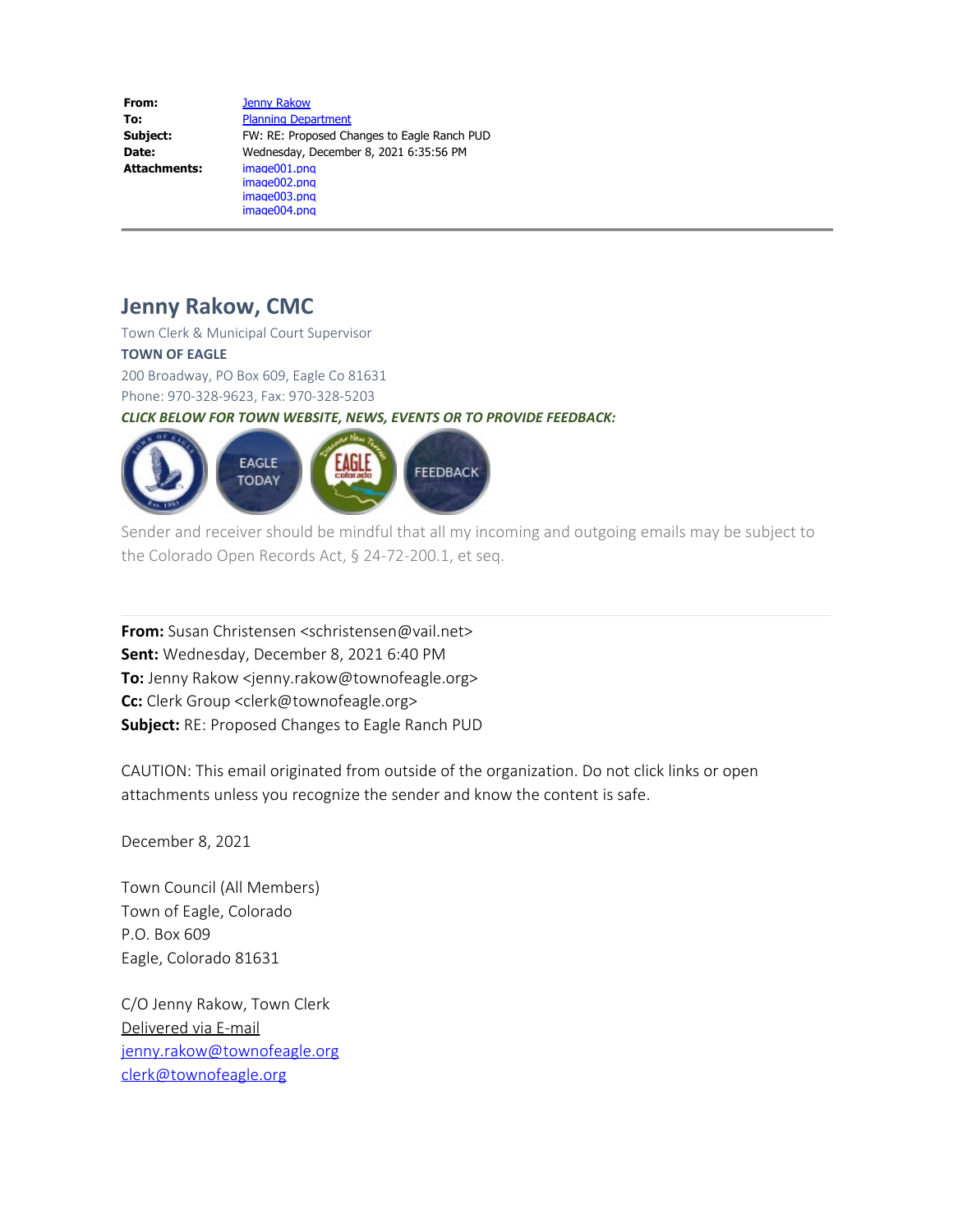Dear Town Council Members:

We are homeowners within the Eagle Ranch Planned Unit Development ("PUD"). The Board of Directors of the Homeowners Association ("HOA") of Eagle Ranch is presenting to you changes to our PUD. We are writing to express our objections to certain of these changes.

It must first be pointed out that the homeowners of Eagle Ranch did not ask for these changes. This is all being driven by individuals on the HOA Board and indirectly by a commercial property owner who wanted to add a residential component to their project (that would not otherwise be allowed).

As you're well aware, the Town of Eagle is undergoing major changes with multiple housing projects being proposed and advanced in our community. Just one project, Reserve at Hockett Gulch, which was once envisioned as 300 to 400 units will actually add 500 more units on Sylvan Lake Road adjacent to Eagle Ranch.

The Eagle Ranch Board is proposing increases in unit counts, density and building heights within the Eagle Ranch PUD. These changes must be considered in the larger context of all the other housing units that are being proposed in the Eagle market. Traffic, congestion, schools, parking, construction and environmental impacts all need to be considered. We do not believe they have been.

What is the impact on our schools? Teacher hiring and retention is already a serious issue. What are the plans to increase capacity for water and sewer?

Our small community is already experiencing significant traffic and parking issues. Multiple intersections are already congested, and it doesn't appear that roundabouts would be a viable solution.

Lastly, the increases in units and density DO NOT benefit the homeowners in Eagle Ranch. The builders, developers, and commercial property owners are given a gift to the detriment of the community. We're left with constant and continuous construction, congestion, and over-crowded schools. Many of us left urban areas to enjoy Eagle's small-town environment and significantly lesscongested lifestyle. Adding more housing is contrary to our wishes, especially considering that the infrastructure is not in place to serve all the new development

We request that you reject any increases in unit counts, density and building heights in the Eagle Ranch PUD.

209 Mount Jackson Court, Eagle **Thanks,** SeChristensen Susan Christensen **p.o. box 5112 Eagle. CO 81631**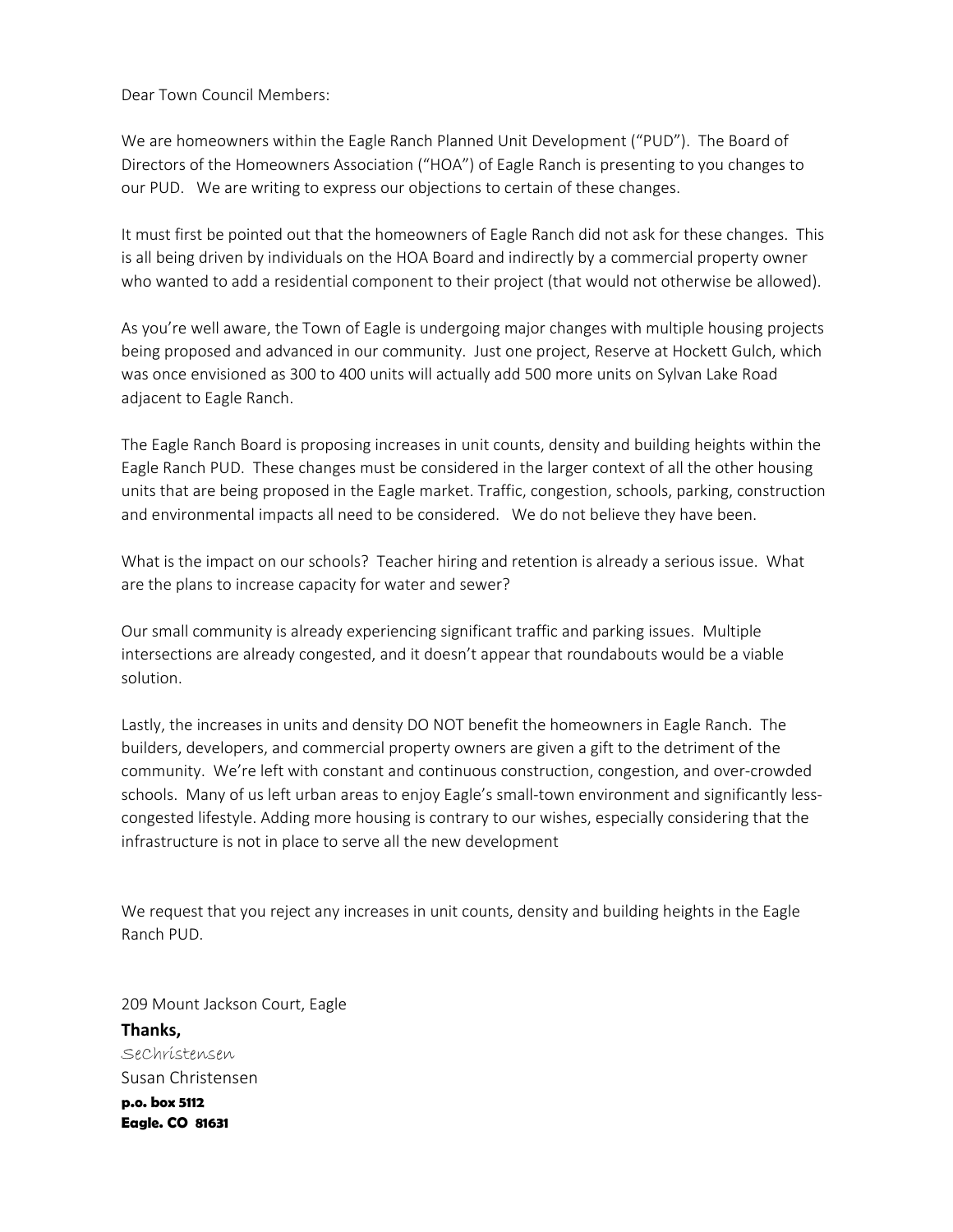**(970) 390-5448**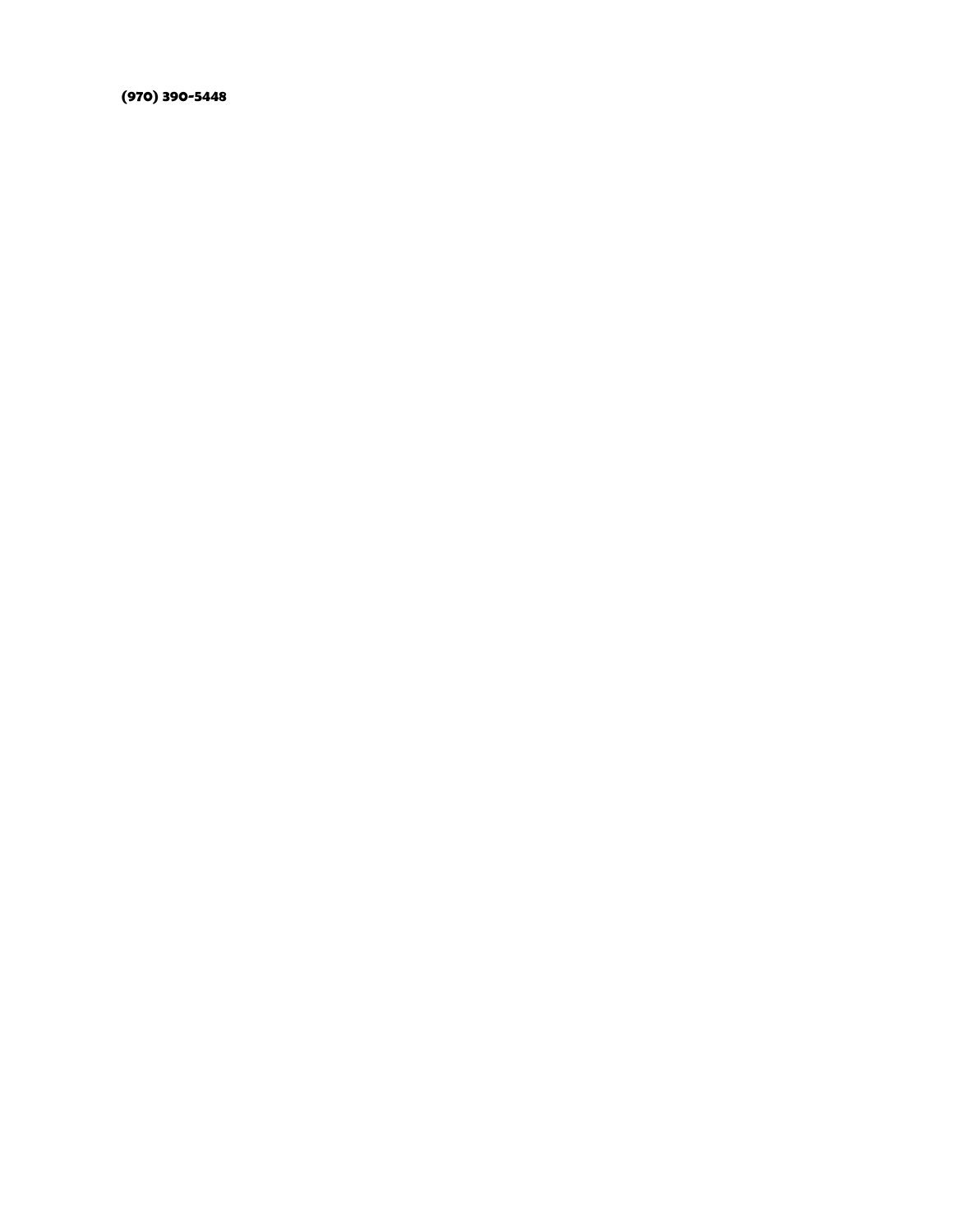#### Get [Outlook for iOS](https://aka.ms/o0ukef)

**From:** Anne Decker <samdecker52@icloud.com> **Sent:** Monday, December 13, 2021 12:08:17 PM **To:** Jenny Rakow <jenny.rakow@townofeagle.org> **Cc:** Clerk Group <clerk@townofeagle.org> **Subject:** Eagle Ranch PUD

CAUTION: This email originated from outside of the organization. Do not click links or open attachments unless you recognize the sender and know the content is safe.

RE: Proposed Changes to Eagle Ranch PUD

Dear Town Council Members:

We are homeowners within the Eagle Ranch Planned Unit Development ("PUD"). The Board of Directors of the Homeowners Association ("HOA") of Eagle Ranch is presenting to you changes to our PUD. We are writing to express our objections to certain of these changes.

It must first be pointed out that the homeowners of Eagle Ranch did not ask for these changes. This is all being driven by individuals on the HOA Board and indirectly by a commercial property owner who wanted to add a residential component to their project (that would not otherwise be allowed).

As you're well aware, the Town of Eagle is undergoing major changes with multiple housing projects being proposed and advanced in our community. Just one project, Reserve at Hockett Gulch, which was once envisioned as 300 to 400 units will actually add 500 more units on Sylvan Lake Road adjacent to Eagle Ranch.

The Eagle Ranch Board is proposing increases in unit counts, density and building heights within the Eagle Ranch PUD. These changes must be considered in the larger context of all the other housing units that are being proposed in the Eagle market. Traffic, congestion, schools, parking, construction and environmental impacts all need to be considered. We do not believe they have been.

What is the impact on our schools? Teacher hiring and retention is already a serious issue. What are the plans to increase capacity for water and sewer?

Our small community is already experiencing significant traffic and parking issues. Multiple intersections are already congested, and it doesn't appear that roundabouts would be a viable solution.

Lastly, the increases in units and density DO NOT benefit the homeowners in Eagle Ranch. The builders, developers, and commercial property owners are given a gift to the detriment of the community. We're left with constant and continuous construction, congestion, and over-crowded schools. Many of us left urban areas to enjoy Eagle's small-town environment and significantly less-congested lifestyle. Adding more housing is contrary to our wishes, especially considering that the infrastructure is not in place to serve all the new development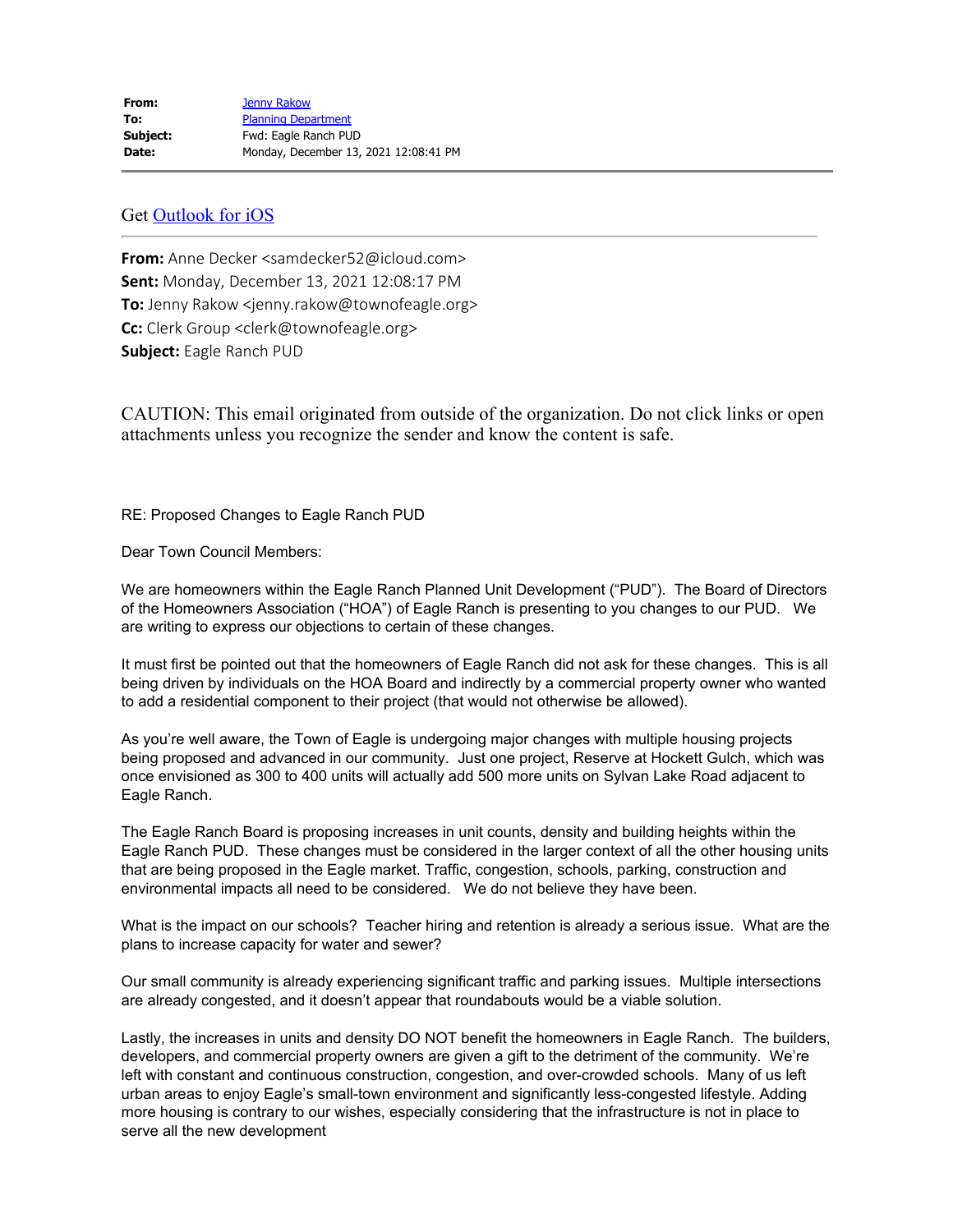We request that you reject any increases in unit counts, density and building heights in the Eagle Ranch PUD.

Sincerely,

Sam Decker Highlands resident, lot 54 Sent from my iPhone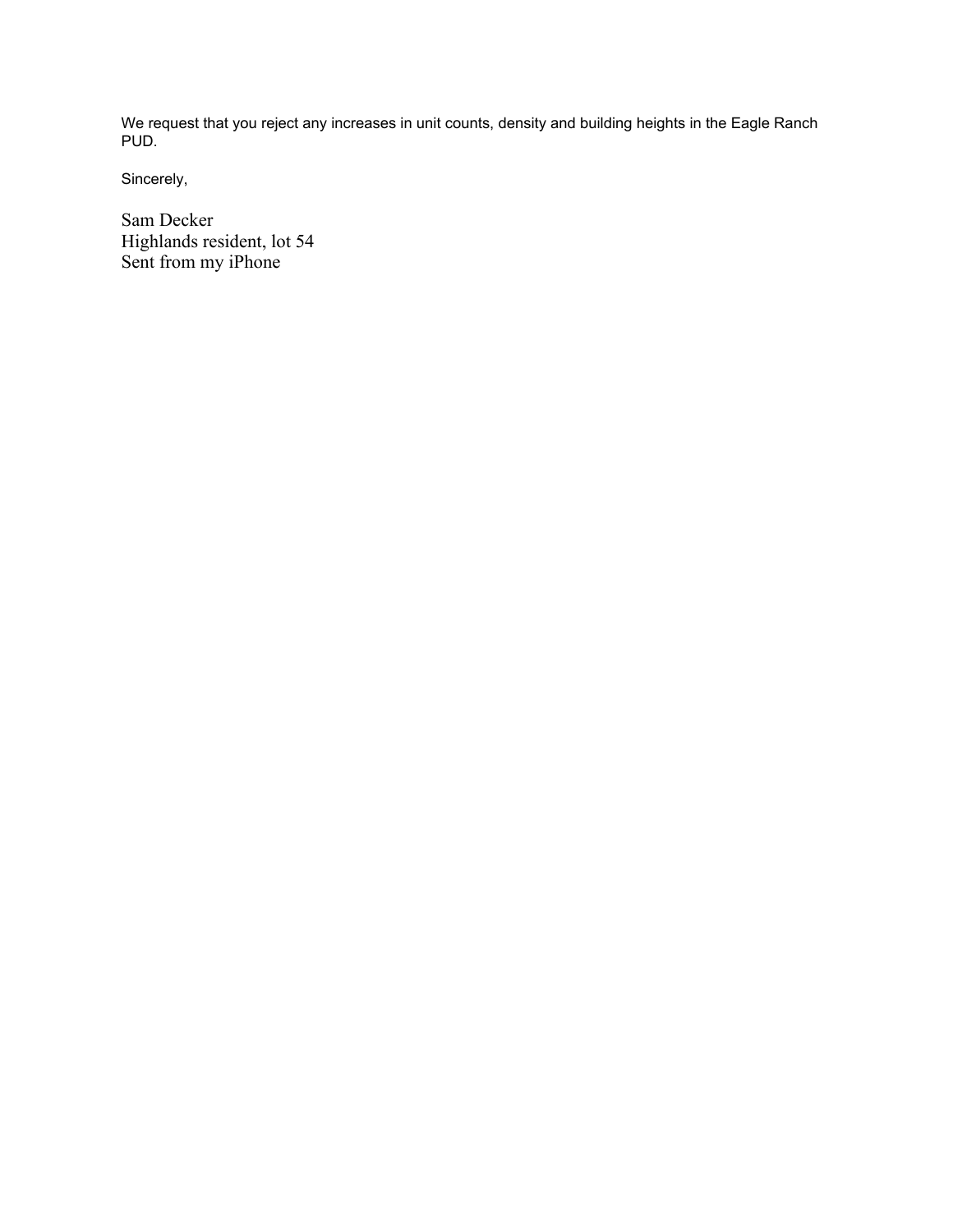Kate Sheldon & Steve Mairose P.O. Box 4659 Eagle, CO 81631

Eagle Town Council (All Members) % Jenny Rakow, Town Clerk Town of Eagle, Colorado P.O. Box 609 Eagle, Colorado 81631

December 8, 2021

 $RE:$ Proposed Changes to Eagle Ranch PUD

Dear Eagle Town Council Members:

We are homeowners in Eagle Ranch, and would like to let you know we object to the current Eagle Ranch Planned Unit Development changes.

None of the Eagle Ranch homeowners Eagle Ranch asked for these changes, and we do not want them. These changes are being driven by individuals who would profit from them. who are strategically placed on our HOA Board, and indirectly by a commercial property owner who wanted to add a residential component to their project which would not have otherwise been allowed.

Traffic, congestion, schools, parking, construction and environmental impacts all need to be considered in these Eagle Ranch PUD changes. We do not believe they have been.

The Eagle Ranch Board is proposing increases in unit counts, density and building heights within the Eagle Ranch PUD. These changes must be considered in the larger context of all the other housing units that are being proposed in the Eagle market, including Reserve at Hockett Gulch, which will add 500 more units on Sylvan Lake Road next to Eagle Ranch.

What is the impact on our schools? Teacher hiring and retention is already a serious issue. What are the plans to increase capacity for water and sewer?

Our small community is already experiencing significant traffic and parking issues. Multiple intersections are already congested, and it doesn't appear that roundabouts would be a viable solution.

The increases in units and density DO NOT benefit the homeowners in Eagle Ranch. The builders, developers, and commercial property owners will profit- but at the DETRIMENT to our community. We're left with constant and continuous construction, congestion, and over-crowded schools. We left urban areas to enjoy Eagle's small-town environment and significantly less-congested lifestyle.

We request that you reject any increases in unit counts, density and building heights in the Eagle Ranch PUD.

Sincerely,

**Kate Sheldon** 

**Steve Mairose**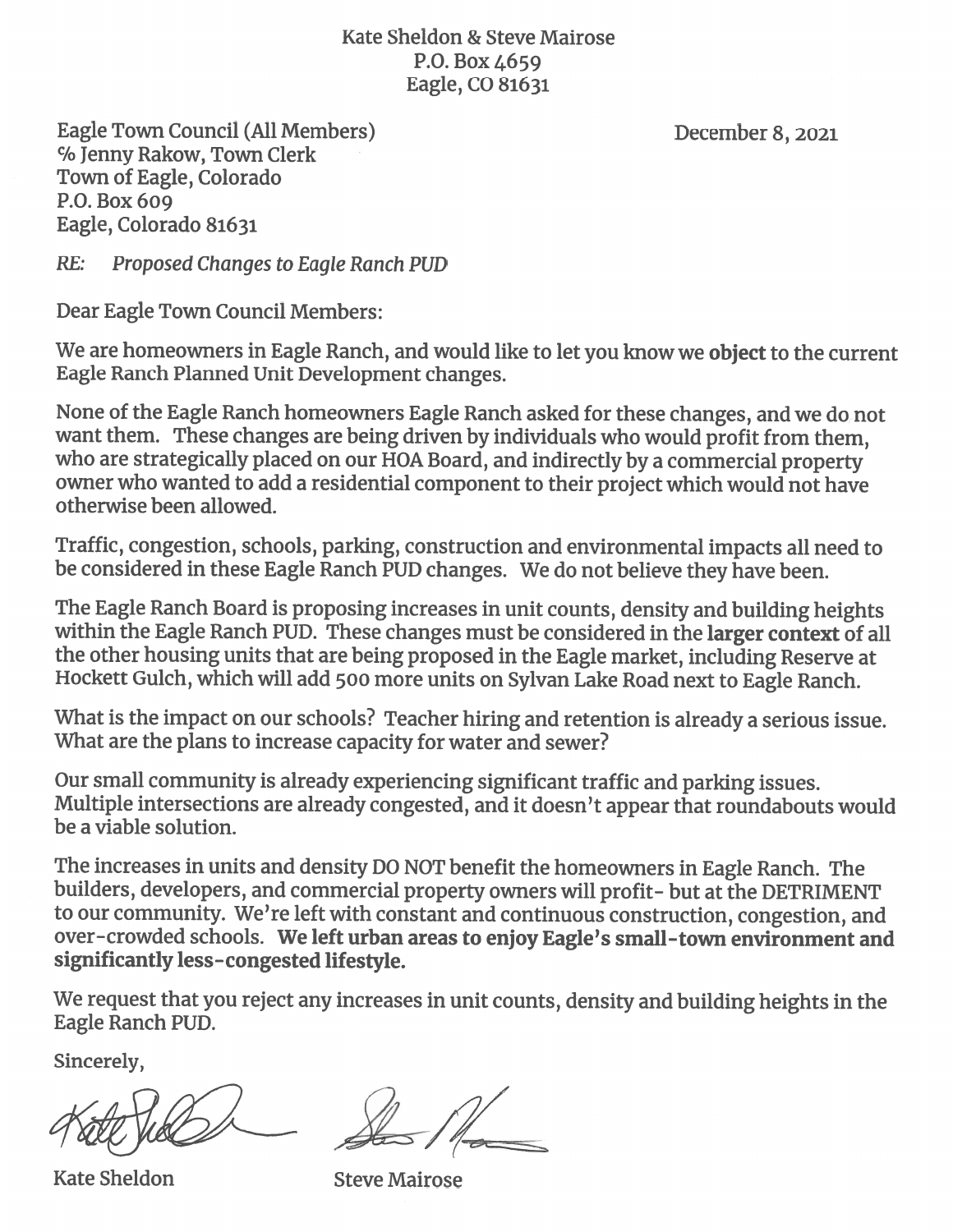**PO Box 5350**<br>**English CO-81621** NA KNI DEC 15 2021 ECEIVE Jain Council (alt Members)<br>46 Zonny Rakes<br>7003 of Eagle, Colorador<br>Elagle, CO 81631<br>Eississed GRAND JUNCTON 815 13. DEC. 2021. PM 2. T